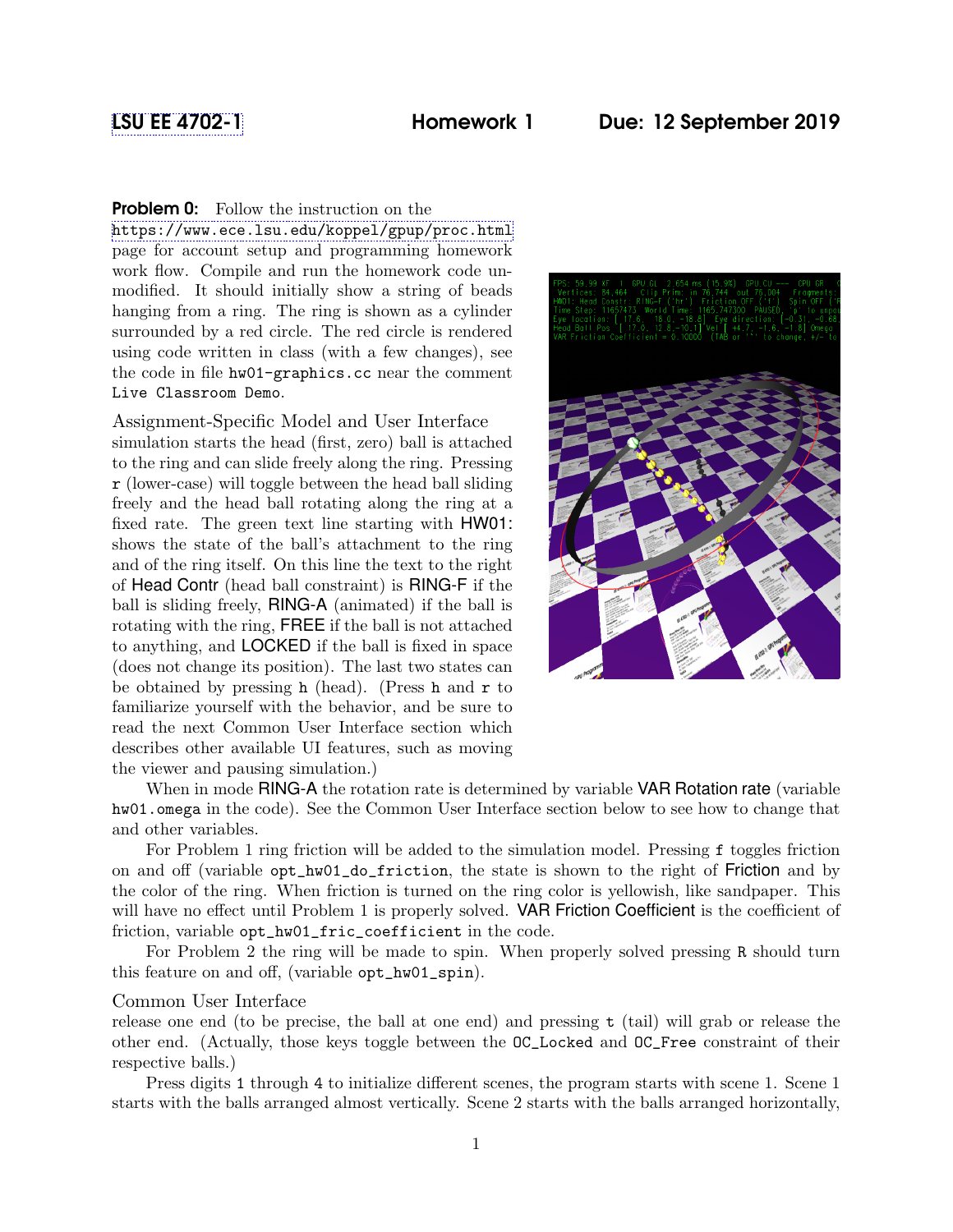and they will start swinging. Each time scene 1 and 2 are initialized the ring is positioned to a new position. In scenes 3 and 4 the ring is always positioned the same way.

Press Ctrl= to increase the size of the green text and Ctrl- to decrease the size. Initially the arrow keys, PageUp, and PageDown can be used to move around the scene. Press (lower-case) b and then use the arrow and page keys to move the tail ball around. Press l to move the light around and e to move the eye (which is what the arrow keys do when the program starts).

The + and - keys can be used to change the value of certain variables to change things like the light intensity, spring constant, and variables needed for this assignment. The variable currently affected by the + and - keys is shown in the bottom line of green text. Pressing Tab cycles through the different variables.

Look at the comments in the file hw01.cc for documentation on other keys.

#### Code Describing the Ring

The code in this assignment is based on demo-2-springs.cc, which shows balls connected by links. In the underlying physical model balls are modeled as point masses and links are modeled as ideal springs. The same is true for this assignment. In demo-2-springs.cc the head and tail balls could either be locked or free. When a ball is locked its position doesn't change. That's simulated by simply setting a locked ball's velocity to zero. Free balls are simulated based on the ideal-mass-and-springs model.

In this assignment a ball can be under one of four possible constraints, Free, Locked, Ring-Animated, and Ring-Free. The constraint imposed is in member ball->constraint. The Free and Locked constraints are carried over from demo-2-springs.cc. The position and velocity of a ball under the Ring-Animated constraint is determined solely by the rotating ring and so the forces on such a ball have no effect. A ball under the Ring-Free constraint can move freely along the circumference of a ring, its motion is determined by forces tangent to the ring at its location.

Variables describing the ring and some other features in this assignment are in struct HW01\_Stuff which is declared in the World class as  $HW01$ \_Stuff hw01. In this discussion they will be referred to using the member name, hw01. The coordinate of the center of the ring is in hw01.center, the ring axis (normal) is in  $hw01$ . axis, and its radius is in  $hw01$ . radius. These three variables define the ring. Additional variables are provided for convenience and to describe the ball's position on the ring. The local x- and y-axis of the ring are in  $hw01.x$  and  $hw01.y$ .

The location of the ball on the ring (in radians) is specified by hw01.theta. The rotation rate (in radians per second) around the ring is specified by  $h\text{w01.omega}$  The following code computes the position of the ball described by these variables:

```
pCoor pos =
 hw01.center +
 hw01.radius * (cosf(hw01.theta) * hw01.x + sinf(hw01.theta) * hw01.y);
```
In time\_step\_cpu lambda function pos\_compute computes this quantity.

#### Initialization of Ring Position

The variables describing the ring are initialized by code in time\_step\_cpu below the comment Initialize Ring. The initialization is performed whenever variable hw01.rail\_inited is false. It is set to false when a scene is initialized, and when the head is released and then re-ringed. (Press h then r.)

The ring position is initialized in three possible ways. In all cases the ring is positioned so that the ring passes through the head ball. If the ball is not moving then the ring axis is set to either a random direction (scenes 1 and 2) or a predetermined direction (scenes 3 and 4). If the ball is moving, the local y axis,  $hw01.y$ , of the ring is set to the ball's direction of motion and the local x axis is chosen to be orthogonal to the global y axis. A passenger on the ball might feel that the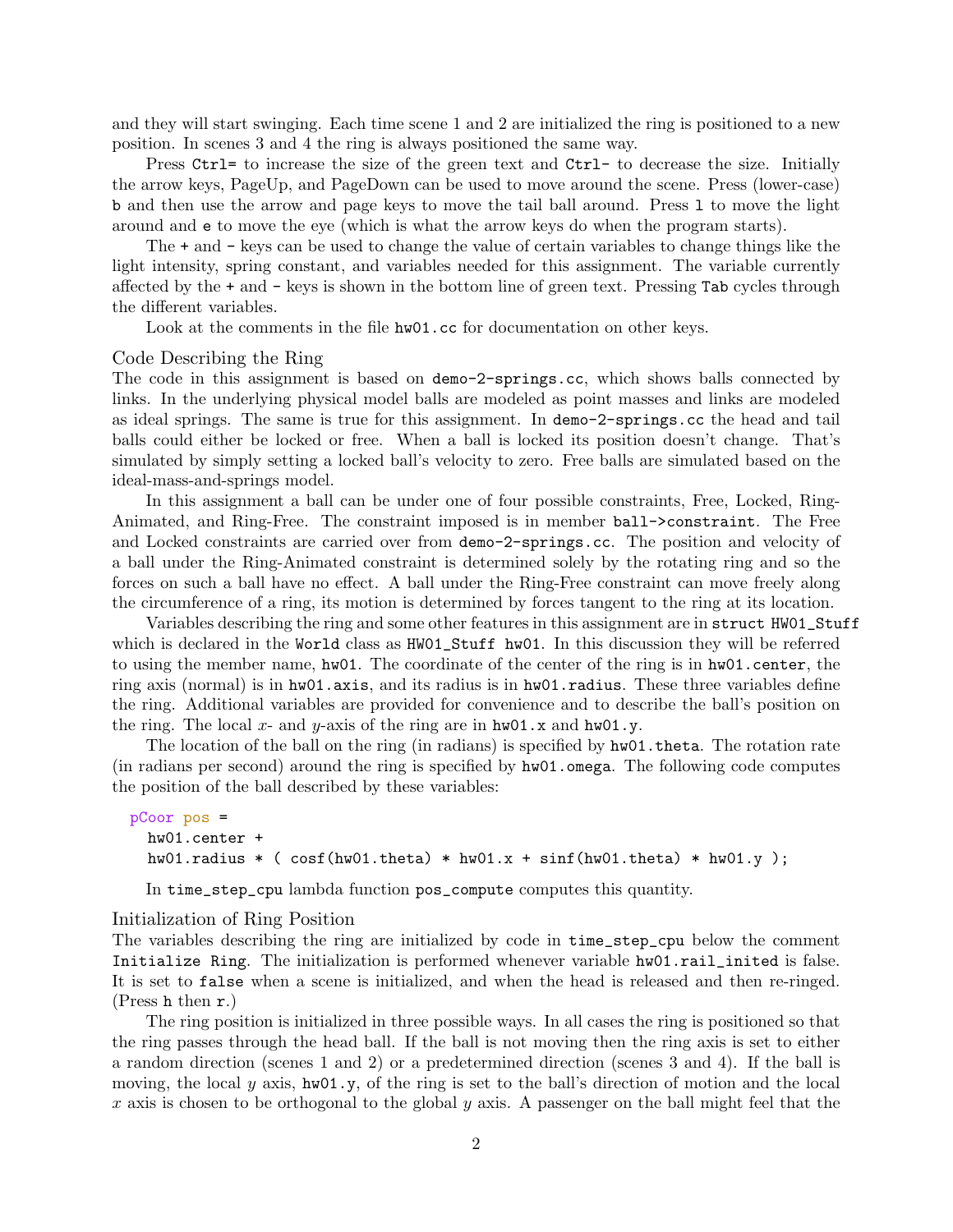ball was smoothly captured by the ring. The rotation rate, hw01.omega is set to 1 if the ball is under constraint Ring Animated, otherwise it is set to zero.

Here is a condensed version of the code:

```
pNorm vdir(hball.velocity);
hw01.theta = 0;
if ( vdir.magnitude < 0.00001 ) {
    switch ( curr_setup ) {
    case 1: case 2: // Random angle.
      hw01.axis = pNorm(.9*drand48(),1,.9*drand48()); break;case 3: // Almost straight up.
      hw01.axis = pNorm(0.2, 1, -0.2); break;
    case 4: // Orthogonal to direction of chain.
      hw01.axis =cross( balls[chain_length-1].position - balls[0].position, pVect(0,1,0) );
      break;}
    hw01.x = hw01.axis.z != 0 && hw01.x != 0? pNorm(hw01.axis.z,0,-hw01.axis.x) : pNorm(1,0,0);
    hw01.center = hball.position - hw01.x * hw01.radius;hwd1.y = cross(hw01.axis,hw01.x);hw01.omega = hball.constraint == OC_Ring_Animated ? 1 : 0;
  } else {
   hwd1.y = vdir;hw01.x = pNorm( cross( hw01.y, pVect(0, -1, 0) ));hw01.axis = cross(hw01.x,hw01.y);hw01.center = hball.position - hw01.radius * hw01.x;hw01.omega = vdir.magnitude / hw01.radius; // Match ball speed.
  }
```
The Time Step Routine and Ring Simulation

The time step routine has three main parts. In the first part the force on each ball is determined and written to ball->force. The second part, described above, initializes the ring if that needs to be done. The third part updates the velocity and position of each ball. The method used to update these is determined by ball->constraint. The code for the Free and Locked cases is similar to that in demo-2-springs, though the placement of the code is different.

The code for Ring-Animated computes the position and velocity based on the fixed motion. Here is a condensed version:

```
case OC_Ring_Animated:
    // Ball is attached to ring and rotates with it at fixed rate omega.
    // Compute amount by which ring will rotate during this time step.
    const double delta_theta = delta_t * hw01.omega;
    // Update velocity vector.
    ball->velocity = hw01.omega * hw01.radius *
       (\neg \text{sinf}(\text{hw01}.t \text{heta}) * \text{hw01}.x + \text{cosf}(\text{hw01}.t \text{heta}) * \text{hw01}.y);
```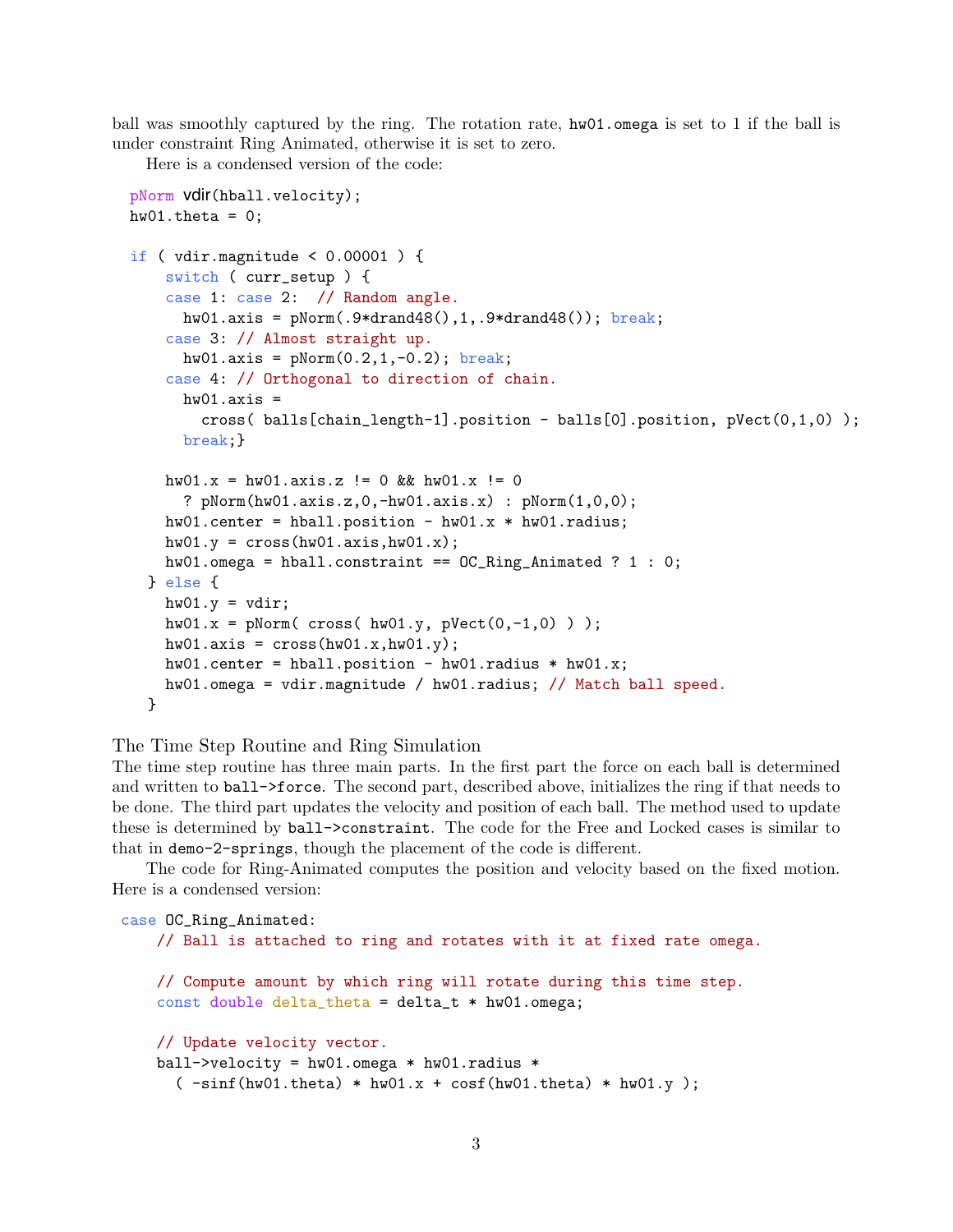```
// Update the position angle and the position Cartesian coordinate.
 hw01.theta += delta_theta;
 ball->position = pos_compute(hw01.theta);
break;
```
The code for the Ring-Free constraint uses ball->force, but not all of it. Because the ball is constrained to move along the ring the only force that matters is force in the direction along the ring (the tangent). The code starts by computing the tangent, dtan, and using that to find the amount of force in that direction, force\_tan:

```
pVect center_to_ball = pVect(hw01.center,ball->position) / hw01.radius;
pVect dtan = cross(hw01.axis,center_to_ball);
const float force_tan = dot( ball->force, dtan );
```
Force force\_tan is then used to compute the change in velocity, delta\_v and from that a change in rotation rate, delta\_omega. Then hw01.omega is updated and used to update the velocity, and hw01.theta is updated and used to update the position:

```
const float delta_v = force_tan / ball->mass * delta_t;
const float delta_omega = delta_v / hw01.radius;
hw01.omega += delta_omega;
hw01. theta += hw01. omega * delta_t;
ball->velocity = hw01.omega * hw01.radius * dtan;
ball->position = pos_compute(hw01.theta);
```
The alert student might suspect that ball->velocity isn't needed for the head ball attached to the ring. True, it's not needed to determine the position, but it is used when determining whether the spring is gaining or loosing energy, and it is needed when the ball's constraint is changed of Free.

**Problem 1:** In the unmodified assignment code the model does not account for friction on the ring. In this problem account for such friction when the ball is sliding along the ring and variable opt\_hw01\_do\_friction is true. The code to be modified is in routine time\_step\_cpu near the comment Put Problem 1.

As you may remember from physics, the amount of dynamic frictional force on an object sliding over a surface is determined by the force of the object on the surface and a coefficient of friction. Speed of motion is irrelevant.

Recall that the forces on the ball are accumulated in ball->force. As described in Problem 0, the force along the tangent accelerates the ball, and so this component of force does not contribute to friction.

Let  $f_t$  denote the magnitude of the ball's force along the tangent (force\_tan in the code) and let  $f_r$  denote the magnitude of the ball's force on the ring (something that must be solved for this problem). Let  $k$  denote the friction coefficient,  $(\texttt{opt\_hw01\_fric\_coefficient})$ . Then the magnitude of frictional force will be  $kf_r$  and the direction is in the opposite direction of the ball's motion.

As with ordinary force, the frictional force will result in a change in rotation rate,  $\Delta \omega = \frac{k f_r \Delta t}{mr}$  $\frac{f_r\Delta t}{mr},$ where m is the ball mass and r is the ring radius, with an important caveat: the interval  $\Delta t$  can not be so long as to result in a change in direction. Instead,  $\omega$  should be just set to zero.

So, to solve the problem first compute  $f_r$  and with that  $\Delta \omega = \frac{k f_r \Delta t}{mr}$  $\frac{f_r \Delta t}{mr}$ . Computing  $f_r$  is straightforward. Of course, I don't need to remind anyone that  $f_r \neq f - f_t$ , where f is the total force on the ball.